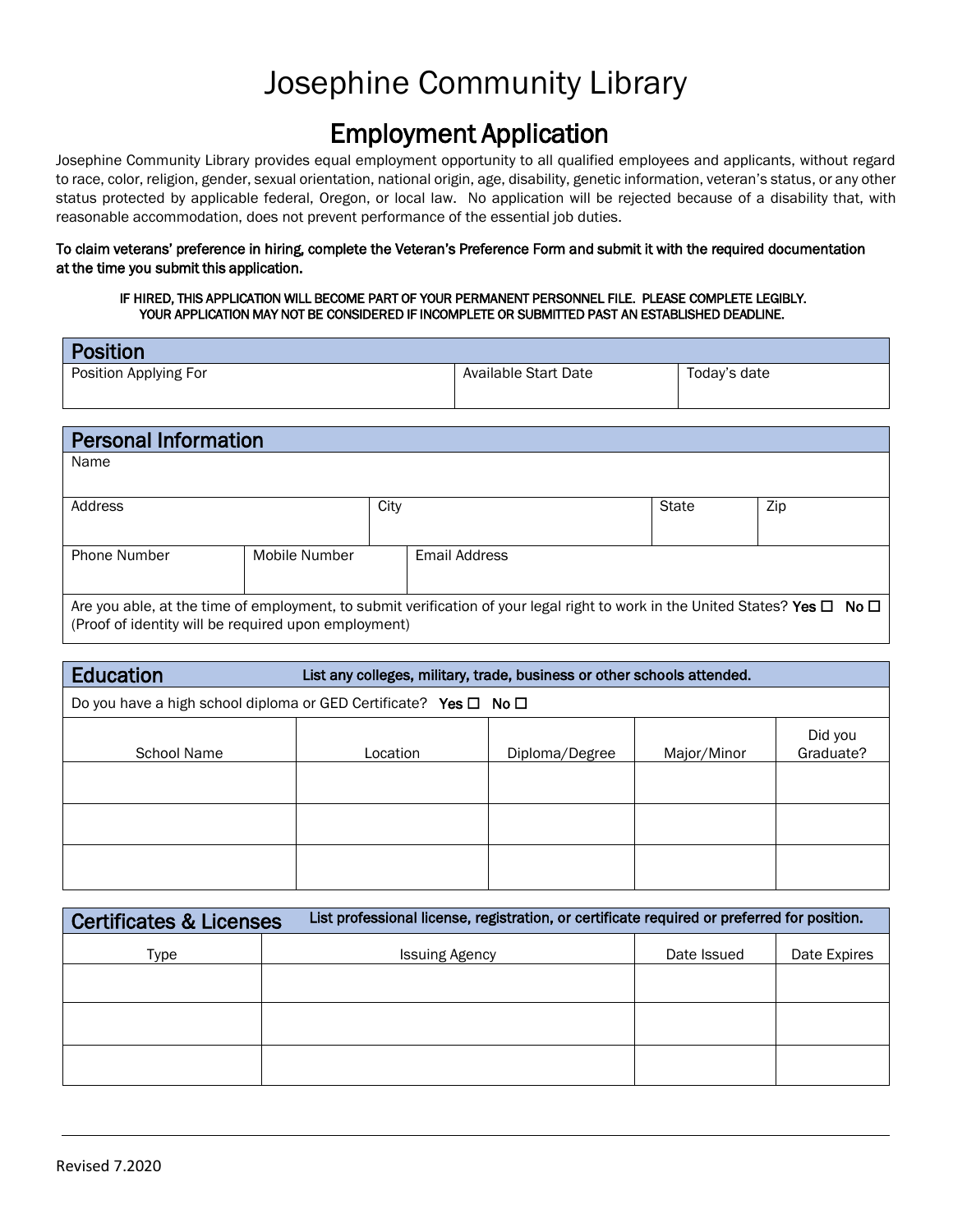| <b>Employment History</b>                                                                                                                                                                                                                                                                                                                                                                                              |                     |                                               |                                               |                          |
|------------------------------------------------------------------------------------------------------------------------------------------------------------------------------------------------------------------------------------------------------------------------------------------------------------------------------------------------------------------------------------------------------------------------|---------------------|-----------------------------------------------|-----------------------------------------------|--------------------------|
| Information in this section is used to determine if you meet the minimum qualifications as outlined in the job announcement. Describe<br>all your duties, starting with your most recent job for all jobs over the past 10 years. Resumes will be accepted only if required on the job<br>announcement and will not be accepted in place of a completed application. If more space is needed, attach a separate sheet. |                     |                                               |                                               |                          |
| Employer (1)                                                                                                                                                                                                                                                                                                                                                                                                           | Job Title           |                                               |                                               | Dates Employed (from-to) |
| Address                                                                                                                                                                                                                                                                                                                                                                                                                | City                | <b>State</b>                                  |                                               | Zip                      |
| <b>Supervisor Name</b>                                                                                                                                                                                                                                                                                                                                                                                                 | Phone Number        |                                               | May we contact?<br>Yes $\square$ No $\square$ |                          |
| Reason for leaving                                                                                                                                                                                                                                                                                                                                                                                                     |                     |                                               |                                               |                          |
| Duties:                                                                                                                                                                                                                                                                                                                                                                                                                |                     |                                               |                                               |                          |
| Employer (2)                                                                                                                                                                                                                                                                                                                                                                                                           | Job Title           |                                               |                                               | Dates Employed (from-to) |
| Address                                                                                                                                                                                                                                                                                                                                                                                                                | City                | <b>State</b>                                  |                                               | Zip                      |
| <b>Supervisor Name</b>                                                                                                                                                                                                                                                                                                                                                                                                 | <b>Phone Number</b> | May we contact?<br>Yes $\Box$ No $\Box$       |                                               |                          |
| Reason for leaving                                                                                                                                                                                                                                                                                                                                                                                                     |                     |                                               |                                               |                          |
| Duties:                                                                                                                                                                                                                                                                                                                                                                                                                |                     |                                               |                                               |                          |
| Employer (3)                                                                                                                                                                                                                                                                                                                                                                                                           | Job Title           |                                               |                                               | Dates Employed (from-to) |
| Address                                                                                                                                                                                                                                                                                                                                                                                                                | City                | <b>State</b>                                  |                                               | Zip                      |
| <b>Supervisor Name</b>                                                                                                                                                                                                                                                                                                                                                                                                 | Phone Number        |                                               | May we contact?<br>Yes $\Box$ No $\Box$       |                          |
| Reason for leaving                                                                                                                                                                                                                                                                                                                                                                                                     |                     |                                               |                                               |                          |
| Duties:                                                                                                                                                                                                                                                                                                                                                                                                                |                     |                                               |                                               |                          |
| Employer (4)                                                                                                                                                                                                                                                                                                                                                                                                           | Job Title           |                                               |                                               | Dates Employed (from-to) |
| Address                                                                                                                                                                                                                                                                                                                                                                                                                | City                | <b>State</b>                                  |                                               | Zip                      |
| <b>Supervisor Name</b>                                                                                                                                                                                                                                                                                                                                                                                                 | Phone Number        | May we contact?<br>Yes $\square$ No $\square$ |                                               |                          |
| Reason for leaving                                                                                                                                                                                                                                                                                                                                                                                                     |                     |                                               |                                               |                          |
| <b>Duties</b>                                                                                                                                                                                                                                                                                                                                                                                                          |                     |                                               |                                               |                          |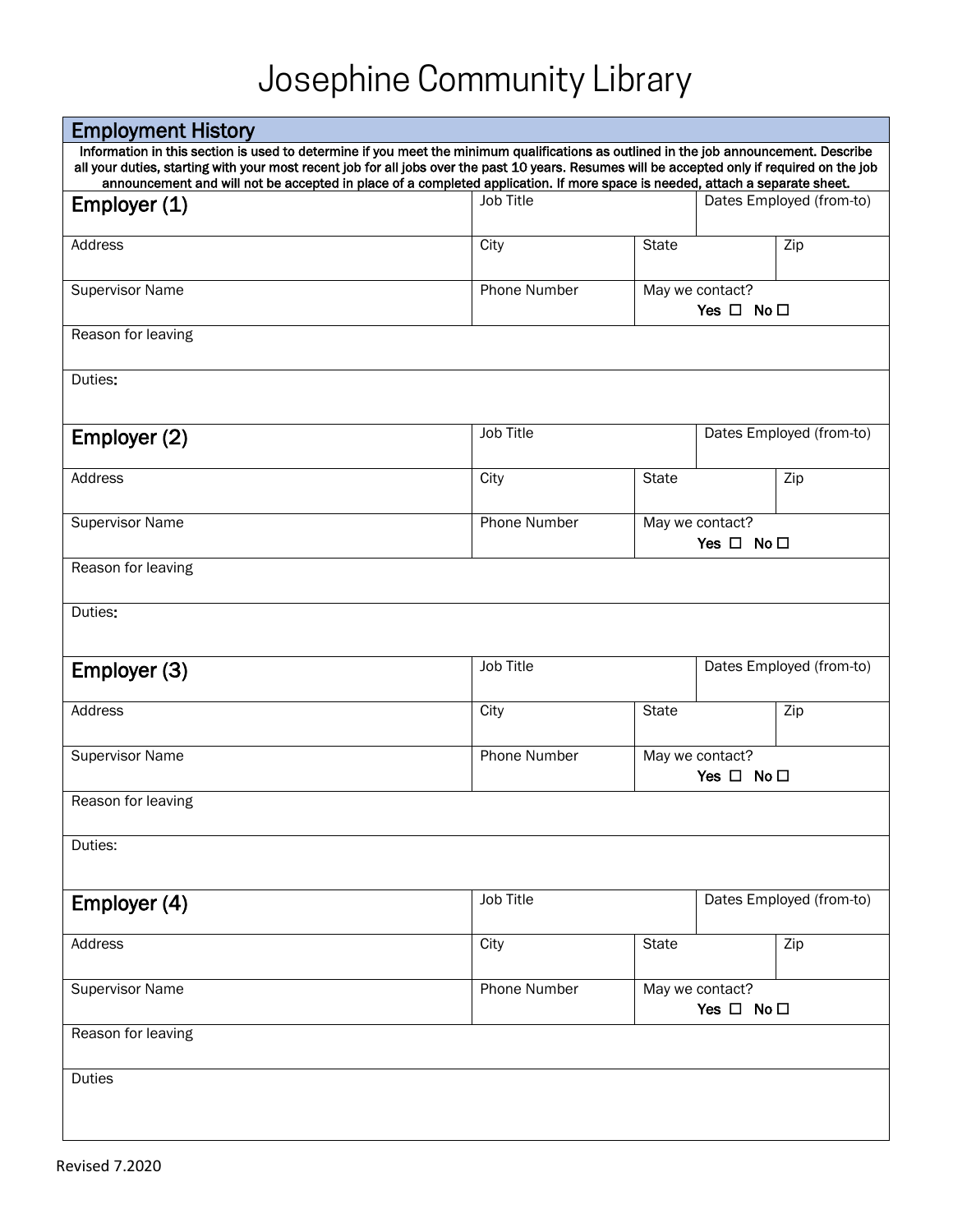| <b>References</b>                                                                                                     |                      |
|-----------------------------------------------------------------------------------------------------------------------|----------------------|
|                                                                                                                       | Relationship to you: |
|                                                                                                                       |                      |
|                                                                                                                       | Relationship to you: |
| <u> 1989 - An Dùbhlachd ann an Dùbhlachd ann an Dùbhlachd ann an Dùbhlachd ann an Dùbhlachd ann an Dùbhlachd ann </u> |                      |
|                                                                                                                       | Relationship to you: |
|                                                                                                                       |                      |

#### Certification & Signature

I hereby certify that all statements made in this application are true, and I agree and understand that any statement that is false, fraudulent, or misleading in this application or attached material, during the interview or screening process, or discovered during any employment-related process (post hire) may result in the revoking of a job offer or termination of employment.

- I certify that all statements contained herein are true and complete.
- I understand that I must provide proof I am authorized to work in the United States, in accordance with federal law, if I am hired.
- I authorize the employing agency to verify the employment and education information provided in this employment application.
- I authorize my driving record to be checked if the position for which I am applying requires driving.
- I understand and agree to be subjected to a pre-employment drug screening and criminal history background check, if applicable.
- I am able to perform the essential duties of this position as advertised, with or without reasonable accommodation
	- o Yes
	- o No Explanation: \_\_\_\_\_\_\_\_\_\_\_\_\_\_\_\_\_\_\_\_\_\_\_\_\_\_\_\_\_\_\_\_\_\_\_\_\_\_\_\_\_\_\_\_\_\_\_\_\_\_\_\_\_\_\_\_\_\_\_\_\_\_\_\_\_\_\_\_

Signature: \_\_\_\_\_\_\_\_\_\_\_\_\_\_\_\_\_\_\_\_\_\_\_\_\_\_\_\_\_\_\_\_\_\_\_\_\_\_\_\_\_\_\_\_\_\_\_\_\_\_\_\_\_\_\_\_\_\_\_\_\_ Date: \_\_\_\_\_\_\_\_\_\_\_\_\_\_\_\_\_\_\_\_\_